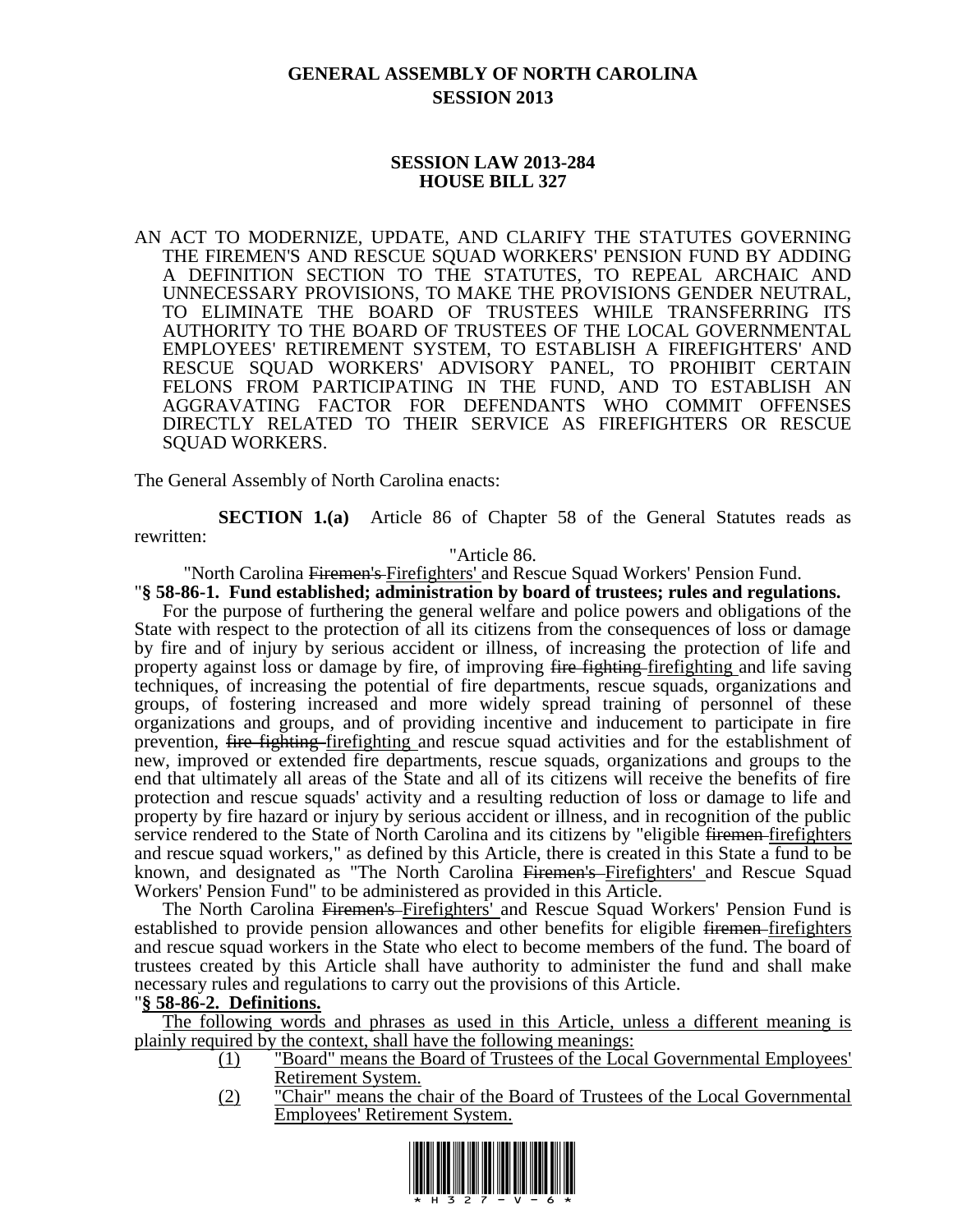- (3) "Director" means the Director of the Retirement Systems Division of the North Carolina Department of State Treasurer. The Director shall promptly transmit to the State Treasurer all moneys collected on behalf of members, which moneys shall be deposited by the State Treasurer into the fund.
- (4) "Eligible fire department" means a bona fide fire department which is certified to the Commissioner of Insurance by the governing body thereof, and determined as classified as not less than class "9S," and said fire department holds training sessions not less than four hours monthly.
- (5) "Eligible firefighter" means all persons 18 years of age or older who are firefighters of the State of North Carolina or any political subdivision thereof, including those performing such functions in the protection of life and property through firefighting within a county or city governmental unit. "Eligible firefighter" shall also mean an employee of a county whose sole duty is to act as fire marshal, deputy fire marshal, assistant fire marshal, or firefighter of the county. "Eligible firefighter" shall also mean those persons meeting the other qualifications of this Article, not exceeding 25 volunteer firefighters plus one additional volunteer firefighter per 100 population in the area served by their respective departments.
- (6) "Eligible rescue or emergency medical services squad" means organized rescue squad units eligible for membership in the North Carolina Association of Rescue and Emergency Medical Services, Inc.
- (7) "Eligible rescue squad worker" means all persons 18 years of age or older who are members of a rescue or emergency medical services squad that is eligible for membership in the North Carolina Association of Rescue and Emergency Medical Services, Inc. "Eligible rescue squad worker" shall also mean those persons meeting the other qualifications of this Article.
- (8) "Fully credited service" means a period of time for which the Board has received certification that a member has met all eligibility requirements for participation in the Pension Fund and for which the Board has received timely monthly payments under G.S. 58-86-35 or G.S. 58-86-40. In lieu of monthly payments under G.S. 58-86-35 or G.S. 58-86-40, a member may purchase fully credited service for any period of service as set forth in G.S. 58-86-45.
- (9) "Inactive member" means a member of the fund who is not on a leave of absence under G.S. 58-86-95 and who is not making timely monthly payments under G.S. 58-86-35 or G.S. 58-86-40.
- (10) "Member" means an eligible firefighter or eligible rescue squad worker who has elected to participate in the North Carolina Firefighters' and Rescue Squad Workers' Pension Fund.
- (11) "Pension Fund" means the North Carolina Firefighters' and Rescue Squad Workers' Pension Fund.
- (12) "Training sessions" for eligible rescue squad workers means sessions in which attendance will result in the preparation of, or knowledge gained by, the member in the area of rescue, emergency medical services, injury prevention, or protection of life and property. Such drill or training sessions held by the eligible rescue squad unit to meet the requirements of this Article shall be held for the purpose of providing a learning or preparation experience for the members.
- (13) "Training sessions" for eligible firefighters means sessions in which attendance will result in the preparation of, or knowledge gained by, the member in the area of fire prevention, fire suppression, or protection of life and property. Such drill or training sessions held by the eligible fire department to meet the requirements of this Article shall be held for the purpose of providing a learning or preparation experience for the members.

### "**§ 58-86-5. Creation and membership of board of trustees; compensation.**

There is created a board to be known as the "Board of Trustees of the North Carolina Firemen's and Rescue Squad Workers' Pension Fund", hereinafter known as "the board".

The board shall consist of six members:

(1) The State Treasurer, who shall act as chairman.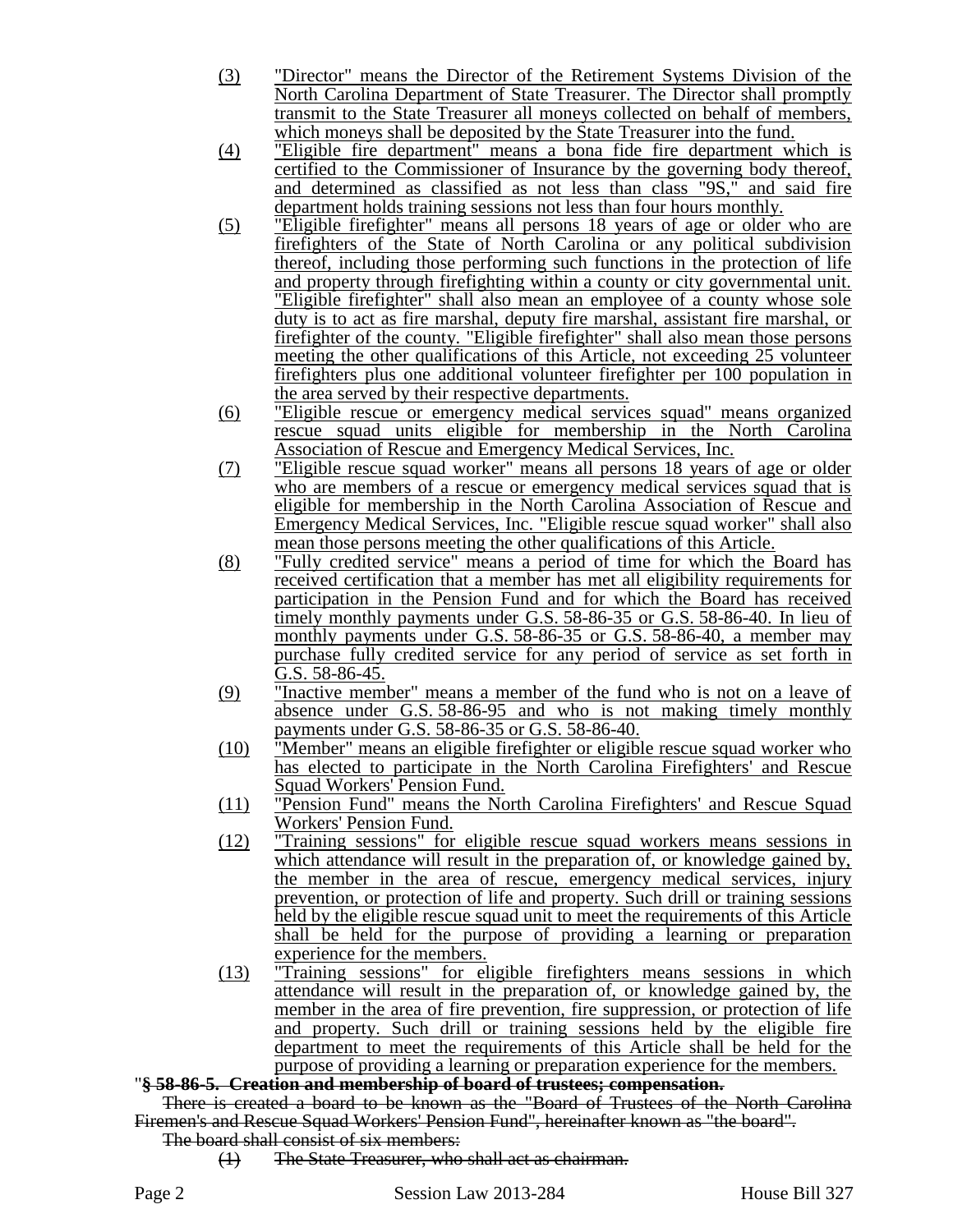- 
- (2) The State Insurance Commissioner.<br>(3) Repealed by Session Laws 1993, c. (3) Repealed by Session Laws 1993, c. 9.<br>(4) Four members to be appointed by the
- Four members to be appointed by the Governor; one a paid fireman, one a volunteer fireman, one volunteer rescue squad worker, and one representing the public at large, for terms of four years each. These members may succeed themselves.

The members presently serving on the "Board of Trustees of the Firemen's Pension Fund" shall continue to serve until the expiration of their terms. No member of the board shall receive any salary, compensation or expenses other than that provided in G.S. 138-6 for each day's attendance at duly and regularly called and held meetings of the board of trustees.

### "**§ 58-86-6. Firefighters' and Rescue Squad Workers' Pension Fund Advisory Panel.**

There is created an advisory panel to be known as the Firefighters' and Rescue Squad Workers' Pension Fund Advisory Panel, hereinafter referred to as "the advisory panel."

The advisory panel shall consist of seven persons:

- (1) The Director of the Retirement Systems Division of the North Carolina Department of State Treasurer or his or her designee, who shall act as chair.
- (2) A designee of the State Insurance Commissioner.<br>
(3) Five members to be appointed by the Board Five members to be appointed by the Board of Trustees of the Local Governmental Employees' Retirement System: one paid firefighter, one volunteer firefighter, one paid rescue squad worker, one volunteer rescue squad worker, and one representing the public at large, for terms of four years each. One member of the advisory panel appointed by the Board of Trustees of the Local Governmental Employees' Retirement System must be a member of that Board. Members of the advisory panel may succeed themselves if reappointed by the Board of Trustees of the Local Governmental Employees' Retirement System.

The persons serving on the Board of Trustees of the Firefighters' and Rescue Squad Workers' Pension Fund on June 30, 2013, may serve as members of the advisory panel until the expiration of their current terms. No member of the advisory panel shall receive any salary, compensation, or expenses other than that provided in G.S. 138-6 for each day's attendance at duly and regularly called and held meetings of the advisory panel.

### "**§ 58-86-10. Powers and duties of the board.**

The Board of Trustees of the North Carolina Local Governmental Employees' Retirement System shall administer the Pension Fund. The board shall request appropriations out of the general fund for administrative expenses and to provide for the financing of this pension fund, employ necessary clerical assistance, determine all applications for pensions, provide for the payment of pensions, make all necessary rules and regulations not inconsistent with law for the government governance of this fund, prescribe rules and regulations of eligibility of persons to receive pensions, expend funds in accordance with the provisions of this Article, and generally exercise all other powers necessary for the administration of the fund created by this Article.

## "**§ 58-86-11. Powers and duties of the advisory panel.**

The advisory panel shall meet at least once annually upon call of the chair. The advisory panel shall have no administrative authority but shall prepare an annual report to the Board of Trustees of the North Carolina Local Governmental Employees' Retirement System regarding the status and needs of the North Carolina Firefighters' and Rescue Squad Workers' Pension Fund.

### "**§ 58-86-15. Director.**

There is created an office to be known as Director of the North Carolina Firemen's and Rescue Squad Workers' Pension Fund. He shall be named by the board and shall serve at its pleasure. The director shall be subject to the provisions of the State Personnel Act. The director shall promptly transmit to the State Treasurer all moneys collected by him, which moneys shall be deposited by the State Treasurer into the fund.

### "**§ 58-86-20. State Treasurer to be custodian of fund; appropriations; contributions to fund; expenditures.**

The State Treasurer shall be the custodian of the North Carolina Firemen's Firefighters' and Rescue Squad Workers' Pension Fund and shall invest its assets in accordance with the provisions of G.S. 147-69.2 and G.S. 147-69.3. The appropriations made by the General Assembly out of the general fund to provide money for administrative expenses shall be handled in the same manner as any other general fund appropriation. One-fourth of the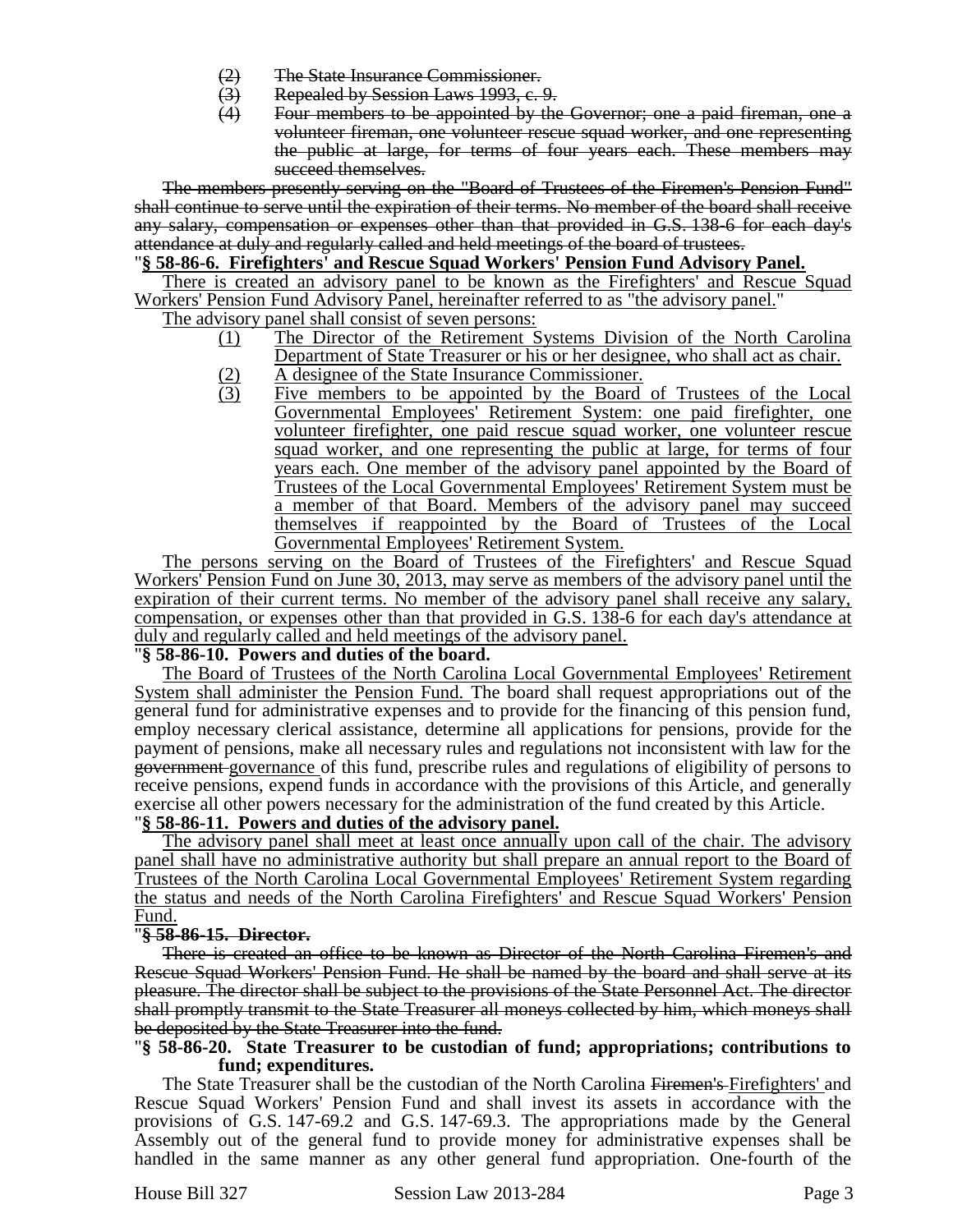appropriation made out of the general fund to provide for the financing of the pension fund shall be transferred quarterly to a special fund to be known as the North Carolina Firemen's Firefighters' and Rescue Squad Workers' Pension Fund. There shall be set up in the State Treasurer's office a special fund to be known as the North Carolina Firemen's Firefighters' and Rescue Squad Workers' Pension Fund, and all contributions made by the members of this pension fund shall be deposited in the special fund. All expenditures for refunds, investments or benefits shall be in the same manner as expenditures of other special funds.

#### "**§ 58-86-25. "Eligible firemen" defined; determination Determination and certification of volunteers meeting qualifications. eligible firefighters.**

"Eligible firemen" shall mean all firemen of the State of North Carolina or any political subdivision thereof, including those performing such functions in the protection of life and property through fire fighting within a county or city governmental unit and so certified to the Commissioner of Insurance by the governing body thereof, and who belong to a bona fide fire department which, as determined by the Commissioner, is classified as not less than class "9" or class "A" and "AA" departments in accordance with rating methods, schedules, classifications, underwriting rules, bylaws or regulations effective or applied with respect to the establishment of rates or premiums used or charged pursuant to Article 36 or 40 of this Chapter or by such other reasonable methods as the Commissioner may determine, and which operates fire apparatus and equipment of the value of five thousand dollars (\$5,000) or more, and said fire department holds drills and meetings not less than four hours monthly and said firemen attend at least 36 hours of all drills and meetings in each calendar year. "Eligible firemen" shall also mean an employee of a county whose sole duty is to act as fire marshal, deputy fire marshal, assistant fire marshal, or firefighter of the county, provided the board of county commissioners of that county certifies the employee's attendance at no less than 36 hours of all drills and meetings in each calendar year. "Eligible firemen" shall also mean those persons meeting the other qualifications of this section, not exceeding 25 volunteer firemen plus one additional volunteer fireman per 100 population in the area served by their respective departments. Eligible firefighters must attend 36 hours of training sessions in each calendar year. Each eligible fire department shall annually determine and report the names of those firemen firefighters meeting the eligibility qualifications of this section Article to its respective governing body, which upon determination of the validity and accuracy of the qualification shall promptly certify the list to the North Carolina State Firemen's Association. The Firemen's Association shall provide a list of those persons meeting the eligibility requirements of this section–Article to the State Treasurer by January 31 of each year. For the purposes of the preceding sentence, the governing body of a fire department operated: by a county is the county board of commissioners; by a city is the city council; by a sanitary district is the sanitary district board; by a corporation, whether profit or nonprofit, is the corporation's board of directors; and by any other entity is that group designated by the board. An "eligible firefighter" may not also qualify as an "eligible rescue squad worker" in order to receive double benefits available under this Article.

### "**§ 58-86-30. "Eligible rescue squad worker" defined; determination Determination and certification of eligibility. "eligible rescue squad worker."**

"Eligible rescue squad worker" means a person who is a member of a rescue or emergency medical services squad that is eligible for membership in the North Carolina Association of Rescue and Emergency Medical Services, Inc., and who has attended a minimum of Eligible rescue squad workers must attend at least 36 hours of training and meetings in the last sessions in each calendar year. Each rescue or emergency medical services squad eligible for membership in the North Carolina Association of Rescue and Emergency Medical Services, Inc., must file a roster certified by the secretary of the association of those rescue or emergency medical services squad workers meeting the requirements of this section with the State Treasurer by January 31 of each calendar year.

"Eligible rescue squad worker" does not mean "eligible fireman" as defined by G.S. 58-86-25, nor may an An "eligible rescue squad worker" may not qualify also as an "eligible fireman" firefighter" in order to receive double benefits available under this Article.

### "**§ 58-86-35. Firemen's Firefighters' application for membership in fund; monthly payments by members; payments credited to separate accounts of members; termination of membership.**

Those firemen firefighters who are eligible pursuant to G.S. 58-86-25 may make application for membership to the board. apply to the board for membership. Each fireman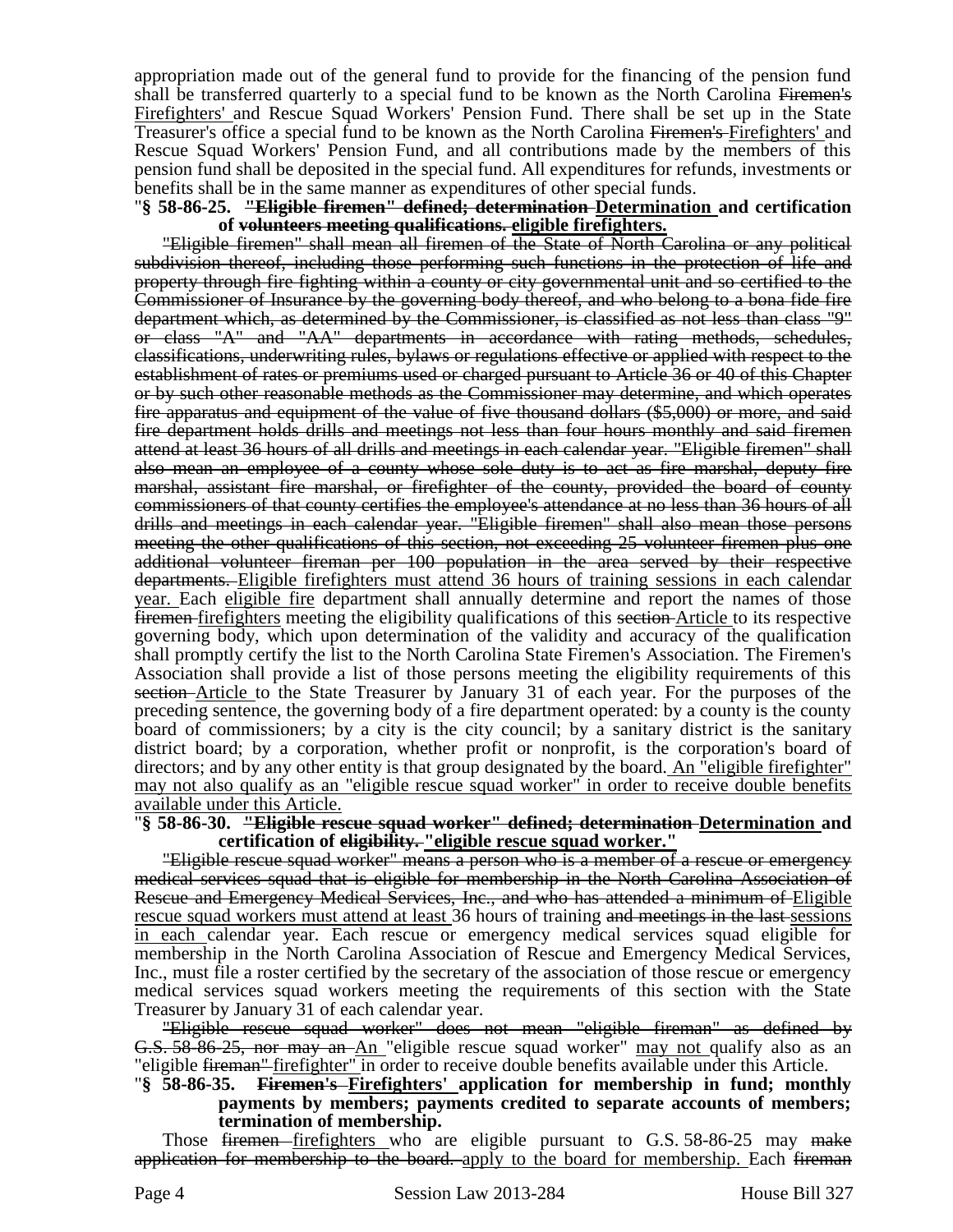firefighter upon becoming a member of the fund shall pay the director of the fund the sum of ten dollars (\$10.00) per month; each payment shall be made no later than  $90$  days after-March 31 subsequent to the end of the calendar year in which the month occurred. The Pension Fund shall not award fully credited service based on payments received later than March 31 subsequent to the end of the calendar year in which the month occurred unless the payment is applied as provided in G.S. 58-86-45(a1). The monthly payments shall be credited to the separate account of the member and shall be kept by the custodian so it is available for payment on withdrawal from membership or retirement.

A member may elect to terminate membership in the fund at anytime any time and request the refund of payments previously made to the fund. However, a member's delinquency in making the monthly payments required by this section does not result in the termination of membership without such an election by the member.

#### "**§ 58-86-40. Rescue squad worker's application for membership in funds; monthly payments by members; payments credited to separate accounts of members; termination of membership.**

Those rescue squad workers eligible pursuant to G.S. 58-86-30 may apply to the board for membership. Each eligible rescue squad worker upon becoming a member shall pay the director of the fund the sum of ten dollars (\$10.00) per month; each payment shall be made no later than <del>90 days after</del> March 31 subsequent to the end of the calendar year in which the month occurred. The Pension Fund shall not award fully credited service based on payments received later than March 31 subsequent to the end of the calendar year in which the month occurred unless the payment is applied as provided in G.S.  $58-86-45(a1)$ . The monthly payments shall be credited to the separate account of the member and shall be kept by the custodian so it is available for payment on withdrawal from membership or retirement.

A member may elect to terminate membership in the fund at anytime any time and request the refund of payments previously made to the fund. However, a member's delinquency in making the monthly payments required by this section does not result in the termination of membership without such an election by the member.

### "**§ 58-86-45. Additional retroactive membership.**

(a) Any fireman or rescue squad worker who is now eligible and is a member of a fire department or rescue squad chartered by the State of North Carolina and who has not previously elected to become a member may make application through the board of trustees for membership in the fund on or before March 31, 2001. The person shall make a lump sum payment of ten dollars (\$10.00) per month retroactively to the time he first became eligible to become a member, plus interest at an annual rate of eight percent (8%), for each year of his retroactive payments. Upon making the lump sum payment, the person shall be given credit for all prior service in the same manner as if he had made application for membership at the time he first became eligible. Any member who made application for membership subsequent to the time he was first eligible and did not receive credit for prior service may receive credit for this prior service upon lump sum payment of ten dollars (\$10.00) per month retroactively to the time he first became eligible, plus interest at an annual rate of eight percent (8%), for each year of his retroactive payments. Upon making this lump sum payment, the date of membership shall be the same as if he had made application for membership at the time he was first eligible. Any fireman or rescue squad worker who has applied for prior service under this subsection shall have until June 30, 2001, to pay for this prior service and, if this payment is not made by June 30, 2001, he shall not receive credit for this service, except as provided in subsection (a1) of this section.

(a1) Effective July 1, 1993, any fireman Any fire fighter or rescue squad worker who is a current or former member of a fire department or rescue squad chartered by the State of North Carolina may purchase credit for any periods of service to any chartered fire department or rescue squad not otherwise creditable by making a lump sum payment to the Annuity Savings Fund equal to the full liability of the service credits calculated on the basis of the assumptions used for purposes of the actuarial valuation of the system's liabilities, which payment shall take into account the retirement allowance arising on account of the additional service credit commencing at the earliest age at which the member could retire on a retirement allowance, as determined by the board of trustees upon the advice of the consulting actuary, plus an administrative fee to be set by the board of trustees. This provision for the payment of a lump sum for service "not otherwise creditable" shall apply, inter alia, to all purchases of service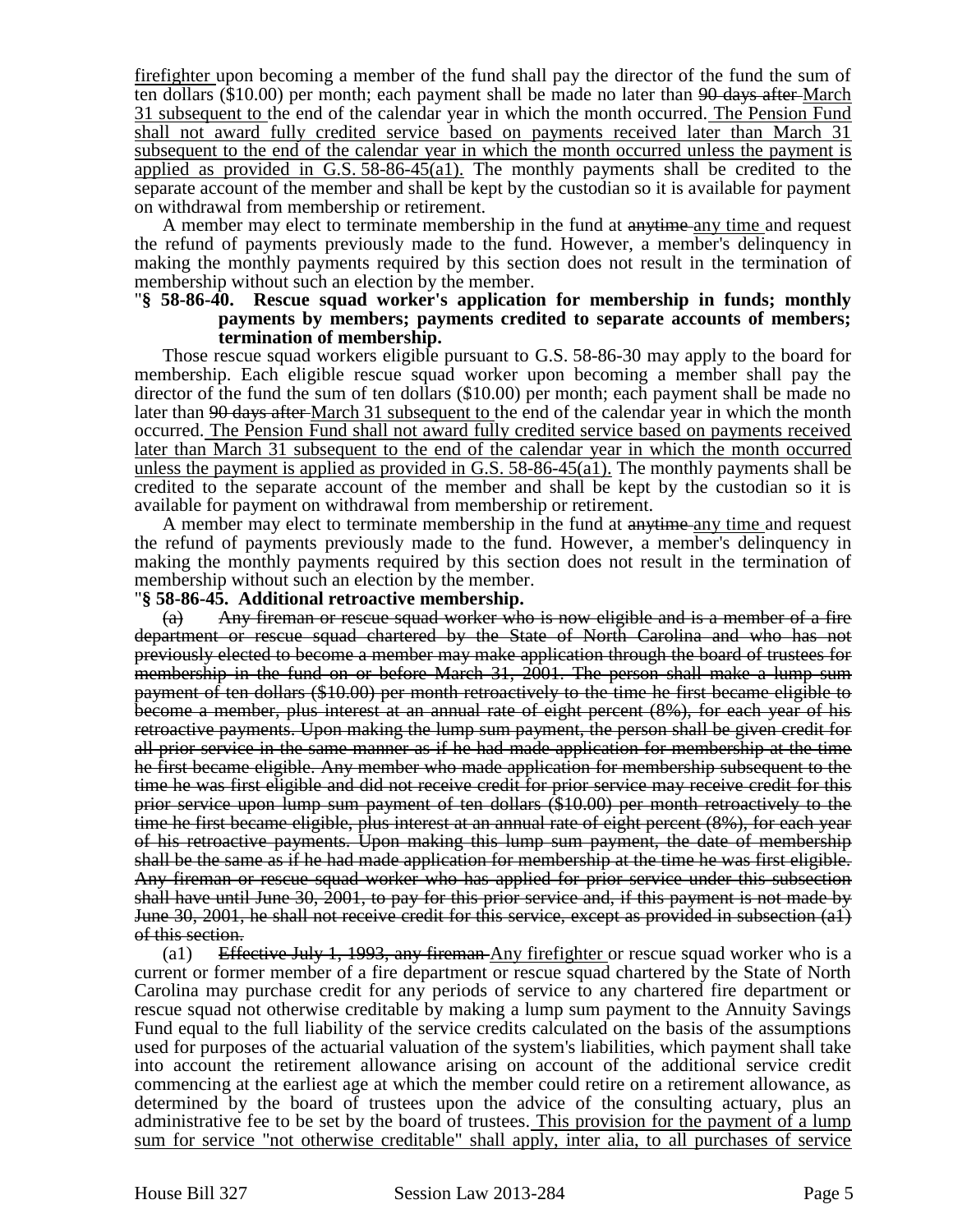credits for months as to which timely payments were not previously made pursuant to G.S. 58-86-35 or G.S. 58-86-40, whichever is applicable.

(b) An eligible fireman firefighter or rescue squad worker who is not yet 35 years old may apply to the board of trustees for membership in the fund at any time. Upon becoming a member, the worker may make a lump sum payment of ten dollars (\$10.00) per month retroactively to the time the worker first became eligible to become a member, plus interest at an annual rate to be set by the board upon advice from actuary for each year of retroactive payments. Upon making this lump sum payment, the worker shall be given credit for all prior service in the same manner as if the worker had applied for membership upon first becoming eligible.

A member who is not yet 35 years old may receive credit for the prior service upon making a lump sum payment of ten dollars (\$10.00) for each month since the worker first became eligible, plus interest at an annual rate to be set by the board for each year of retroactive payments. Upon making this lump sum payment, the date of membership shall be the same as if the worker had applied for membership upon first becoming eligible.

### "**§ 58-86-55. Monthly pensions upon retirement.**

Any member who has served 20 years as an "eligible <del>fireman"</del> firefighter" or "eligible rescue squad worker" in the State of North Carolina, as provided in G.S. 58-86-25 and G.S. 58-86-30, and who has attained the age of 55 years is entitled to be paid a monthly pension from this fund. The monthly pension shall be in the amount of one hundred seventy dollars (\$170.00) per month. Any retired fireman firefighter receiving a pension shall, effective July 1, 2008, receive a pension of one hundred seventy dollars (\$170.00) per month.

Members shall pay ten dollars (\$10.00) per month as required by G.S. 58-86-35 and G.S. 58-86-40 for a period of no longer than 20 years. No "eligible rescue squad member" shall receive a pension prior to July 1, 1983. No member shall be entitled to a pension hereunder until the member's official duties as a fireman or rescue squad worker for which the member is paid compensation shall have been terminated and the member shall have retired as such according to standards or rules fixed by the board of trustees.

A member who is totally and permanently disabled while in the discharge of the member's official duties as a result of bodily injuries sustained or as a result of extreme exercise or extreme activity experienced in the course and scope of those official duties and who leaves the fire or rescue squad service because of this disability shall be entitled to be paid from the fund a monthly benefit in an amount of one hundred seventy dollars (\$170.00) per month beginning the first month after the member's fifty-fifth birthday. All applications for disability are subject to the approval of the board who may appoint physicians to examine and evaluate the disabled member prior to approval of the application, and annually thereafter. Any disabled member shall not be required to make the monthly payment of ten dollars (\$10.00) as required by G.S. 58-86-35 and G.S. 58-86-40.

A member who is totally and permanently disabled for any cause, other than line of duty, who leaves the fire or rescue squad service because of this disability and who has at least 10 years of service with the pension fund, may be permitted to continue making a monthly contribution of ten dollars (\$10.00) to the fund until the member has made contributions for a total of 240 months. The member shall upon attaining the age of 55 years be entitled to receive a pension as provided by this section. All applications for disability are subject to the approval of the board who may appoint physicians to examine and evaluate the disabled member prior to approval of the application and annually thereafter.

A member who, because his the member's residence is annexed by a city under Part 2 or Part 3 of Article 4A of Chapter 160A of the General Statutes, or whose department is closed because of an annexation by a city under Part 2 or Part 3 of Article 4A of Chapter 160A of the General Statutes, or whose volunteer department is taken over by a city or county, and because of such annexation or takeover is unable to perform as a <del>fireman firefighter</del> or rescue squad worker of any status, and if the member has at least 10 years of service with the pension fund, may be permitted to continue making a monthly contribution of ten dollars (\$10.00) to the fund until the member has made contributions for a total of 240 months. The member upon attaining the age of 55 years and completion of such contributions shall be entitled to receive a pension as provided by this section. Any application to make monthly contributions under this section shall be subject to a finding of eligibility by the Board of Trustees upon application of the member.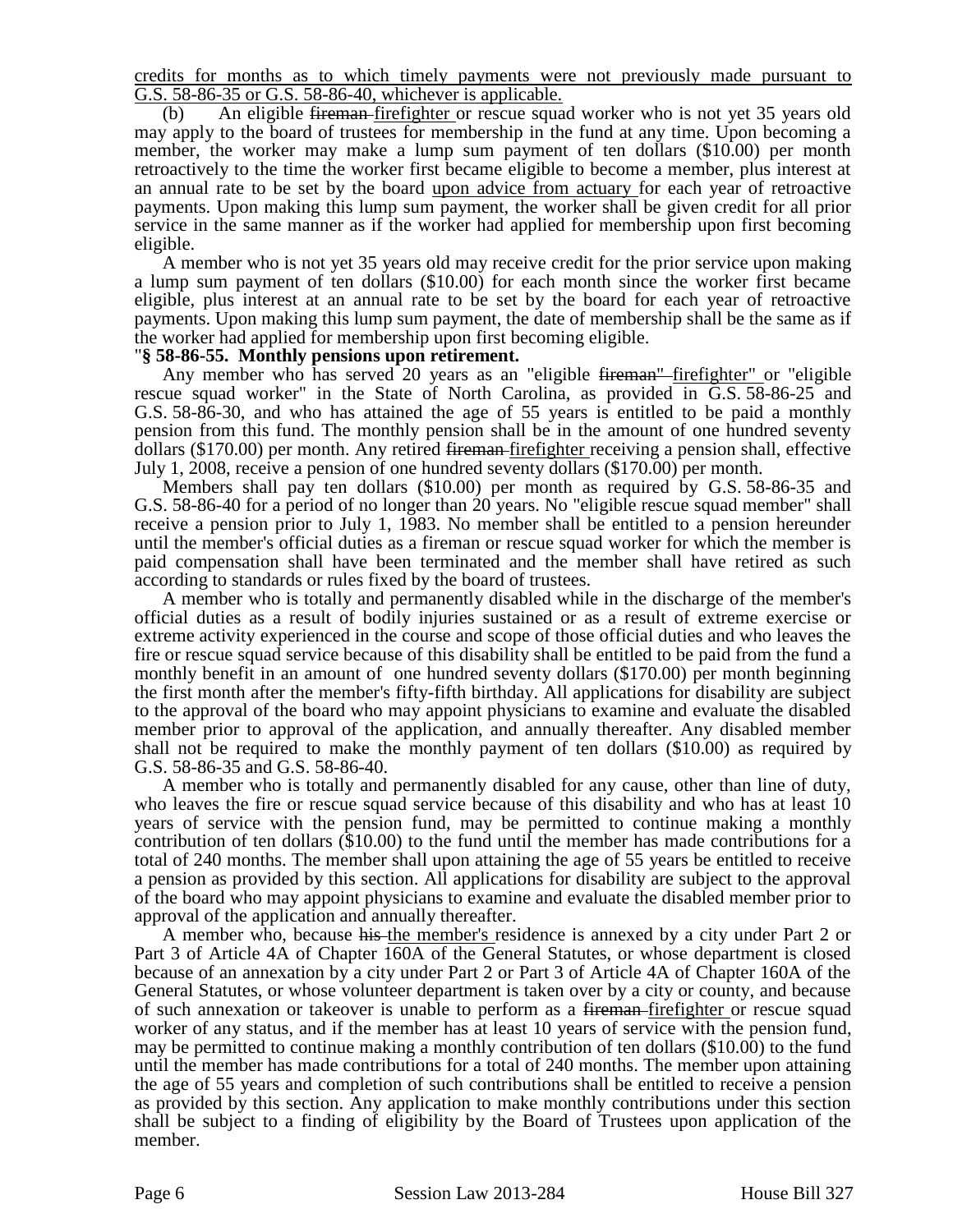The pensions provided shall be in addition to all other pensions or benefits under any other statutes of the State of North Carolina or the United States, notwithstanding any exclusionary provisions of other pensions or retirement systems provided by law.

### "**§ 58-86-60. Payments in lump sums.**

The board shall direct payment in lump sums from the fund in the following cases:

- (1) To any fireman firefighter or rescue squad worker upon the attaining of the age of 55 years, who, for any reason, is not qualified to receive the monthly retirement pension and who was enrolled as a member of the fund, an amount equal to the amount paid into the fund by him. This provision shall not be construed to preclude any active fireman-firefighter or rescue squad worker from completing the requisite number of years of active service after attaining the age of 55 years necessary to entitle him the firefighter or rescue squad worker to the pension.
- (2) If any fireman firefighter or rescue squad worker dies before attaining the age at which a pension is payable to him the firefighter or rescue squad worker under the provisions of this Article, there shall be paid to his widow, or her surviving spouse, or if there be no widow, surviving spouse, to the person responsible for his or her child or children, or if there be no widow surviving spouse or children, then to his or her heirs at law as may be determined by the board or to his or her estate, if it is administered and there are no heirs, an amount equal to the amount paid into the member's separate account by or on behalf of the said <del>fireman</del>-firefighter or rescue squad worker.
- (3) If any fireman firefighter or rescue squad worker dies after beginning to receive the pension payable to him the firefighter or rescue squad worker by this Article, and before receiving an amount equal to the amount paid into the fund by him, him or her, there shall be paid to his widow, or her surviving spouse, or if there be no widow, surviving spouse, then to the person responsible for his or her child or children, or if there be no widow surviving spouse or children, then to his or her heirs at law as may be determined by the board or to his or her estate, if it is administered and there are no heirs, an amount equal to the difference between the amount paid into the member's separate account by or on behalf of the said fireman-firefighter or rescue squad worker and the amount received by him or her as a pensioner.
- $(4)$  Any member with five or more years of contributing service and who withdraws from the fund shall, upon proper application, be paid all moneys without accumulated earnings on the payments after the time they were made. If any member who has less than five years of contributing service made contributions, or any person, firm, corporation, or other entity has made contributions on behalf of that member and that member withdraws from the fund, the member, person, firm, corporation, or other entity shall be entitled to a refund equal to the amount of contributions made by them after the Board has been notified of the contributor's desire to be refunded its contributions upon the member's withdrawal. A member may not purchase time under G.S. 58-86-45 for which he or she has received a refund.

## "**§ 58-86-65. Pro rata reduction of benefits when fund insufficient to pay in full.**

If, for any reason, the fund created and made available for any purpose covered by this Article shall be insufficient to pay in full any pension benefits, or other charges, then all benefits or payments shall be reduced pro rata, for as long as the deficiency in amount exists. No claim shall accrue with respect to any amount by which a pension or benefit payment shall have been reduced.

### "**§ 58-86-70. Provisions subject to future legislative change.**

These pensions shall be subject to future legislative change or revision, and no member of the fund, or any person, is deemed to have acquired any vested right to a pension or other payment provided by this Article.

### "**§ 58-86-75. Determination of creditable service; information furnished by applicants for membership.**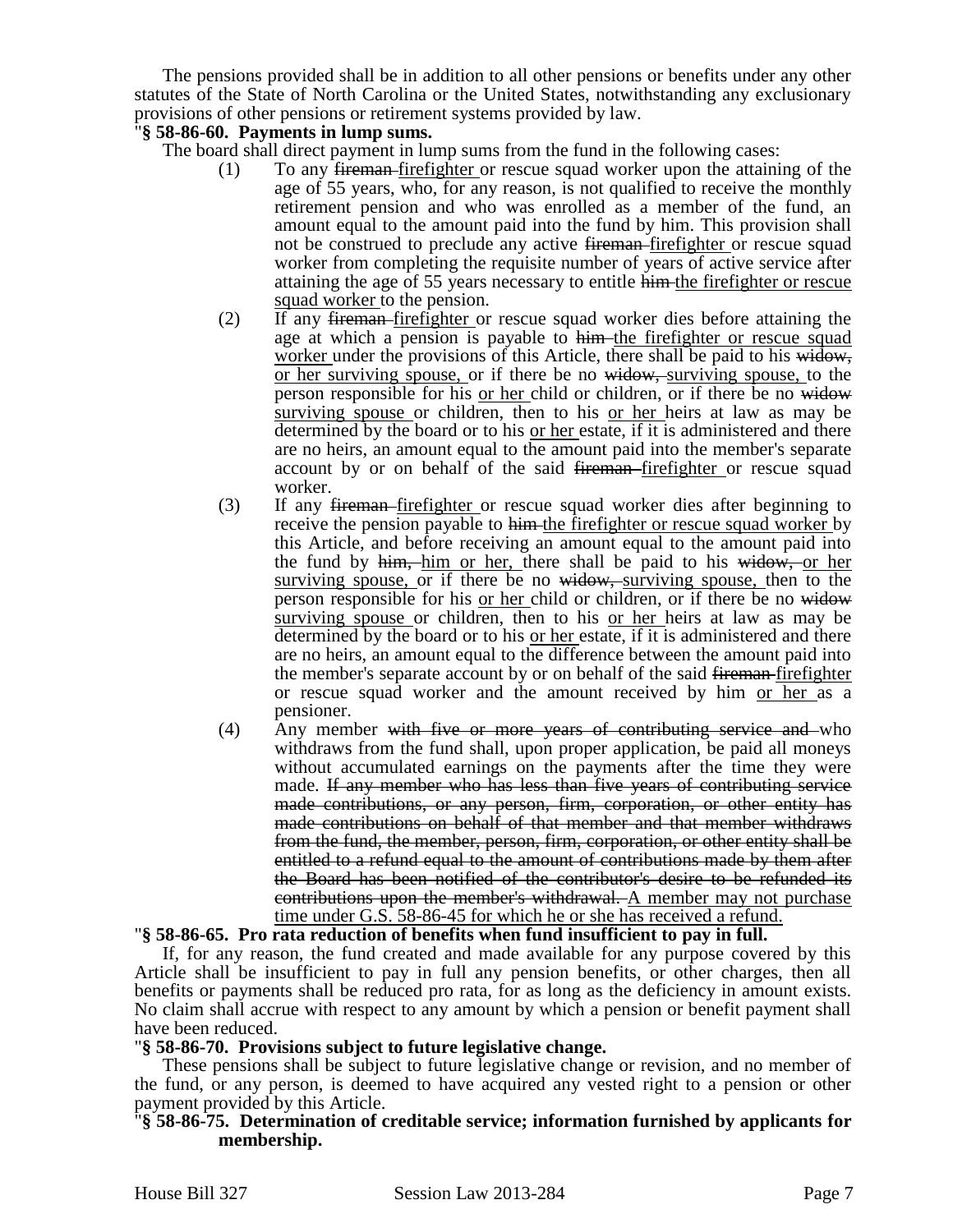The board shall determine by appropriate rules and regulations the number of years' credit for service of <del>firemen f</del>irefighters and rescue squad workers. Firemen-Firefighters and rescue squad workers who are now serving as such shall furnish the board with information upon applying for membership as to previous service. Notwithstanding any other provisions of this Article, the Board may grant qualified prior service credits to eligible firemen and rescue squad workers under such terms and conditions that the Board may adopt when the Board determines that an eligible fireman firefighter or rescue squad worker has been denied such service credits through no fault of his or her own.

### "**§ 58-86-80. Length of service not affected by serving in more than one department or squad; transfer from one department or squad to another.**

A fireman's-firefighter's or rescue squad worker's length of service shall not be affected by the fact that he or she may have served with more than one department or squad, and upon transfer from one department or squad to another, notice of the fact shall be given to the board. "**§ 58-86-90. Exemptions of pensions from attachment; rights nonassignable.**

Except for the applications of the provisions of G.S. 110-136, and in connection with a court-ordered equitable distribution under G.S. 50-20, the pensions provided are not subject to attachment, garnishments or judgments against the fireman firefighter or rescue squad worker entitled to them, nor are any rights in the fund or the pensions or benefits assignable.

#### "**§ 58-86-91. Deduction for payments to certain employees' or retirees' associations allowed.**

Any member who is a member of a domiciled employees' or retirees' association that has at least 2,000 members, the majority of whom are active or retired employees of the State or public school employees, may authorize, in writing, the periodic deduction from the member's retirement benefits a designated lump sum to be paid to the employees' or retirees' association. The authorization shall remain in effect until revoked by the member. A plan of deductions pursuant to this section shall become void if the employees' or retirees' association engages in collective bargaining with the State, any political subdivision of the State, or any local school administrative unit.

### "**§ 58-86-95. Leaves of absence; inactive membership.**

(a) Any member who resigns as an eligible firefighter or an eligible rescue squad worker, whichever is applicable, may withdraw from the fund and seek a refund under G.S. 58-86-60 or take a leave of absence as provided by G.S. 58-86-95, or he or she will be considered an inactive member.

(b) In order to take a leave of absence, any member not on active military service must provide the office of the director with written notice that the member is taking a leave of absence. Any member not on active military service on leave of absence for more than five years in any six-year period shall be considered an inactive member.

(c) A member is not eligible for service credit for the time he or she is on leave of absence and is not required to make monthly payments for that time. During the time a member is on leave of absence he or she is not eligible for benefits from the pension fund. A member who has taken a leave of absence may subsequently withdraw from the pension fund and seek a refund under G.S. 58-86-60. If a member dies while he or she is on leave of absence, the appropriate person or persons may seek a refund under G.S. 58-86-60.

(d) Any member not on active military service who does not make contributions for two consecutive years and has not taken a leave of absence shall be considered an inactive member.

(e) The director of the pension fund shall communicate annually with each eligible fire department and eligible rescue or emergency medical services squad and transmit a list of those persons on a leave of absence. The director may consult with eligible fire departments and eligible rescue or emergency medical services squads with regard to the presumed status of members.

(f) The director of the pension fund shall maintain records of all inactive members of the fund, including dates of termination of service at an eligible fire department and eligible rescue or emergency medical services squad, and may consult with eligible fire departments and eligible rescue or emergency medical services squads with regard to the presumed status of members.

(g) Members on active military service must notify the director prior to commencement of active military service and subsequent to return from active duty and shall be granted a leave of absence for the entire time of the military service."

**SECTION 1.(b)** G.S. 25-9-406(i) reads as rewritten:

Page 8 Session Law 2013-284 House Bill 327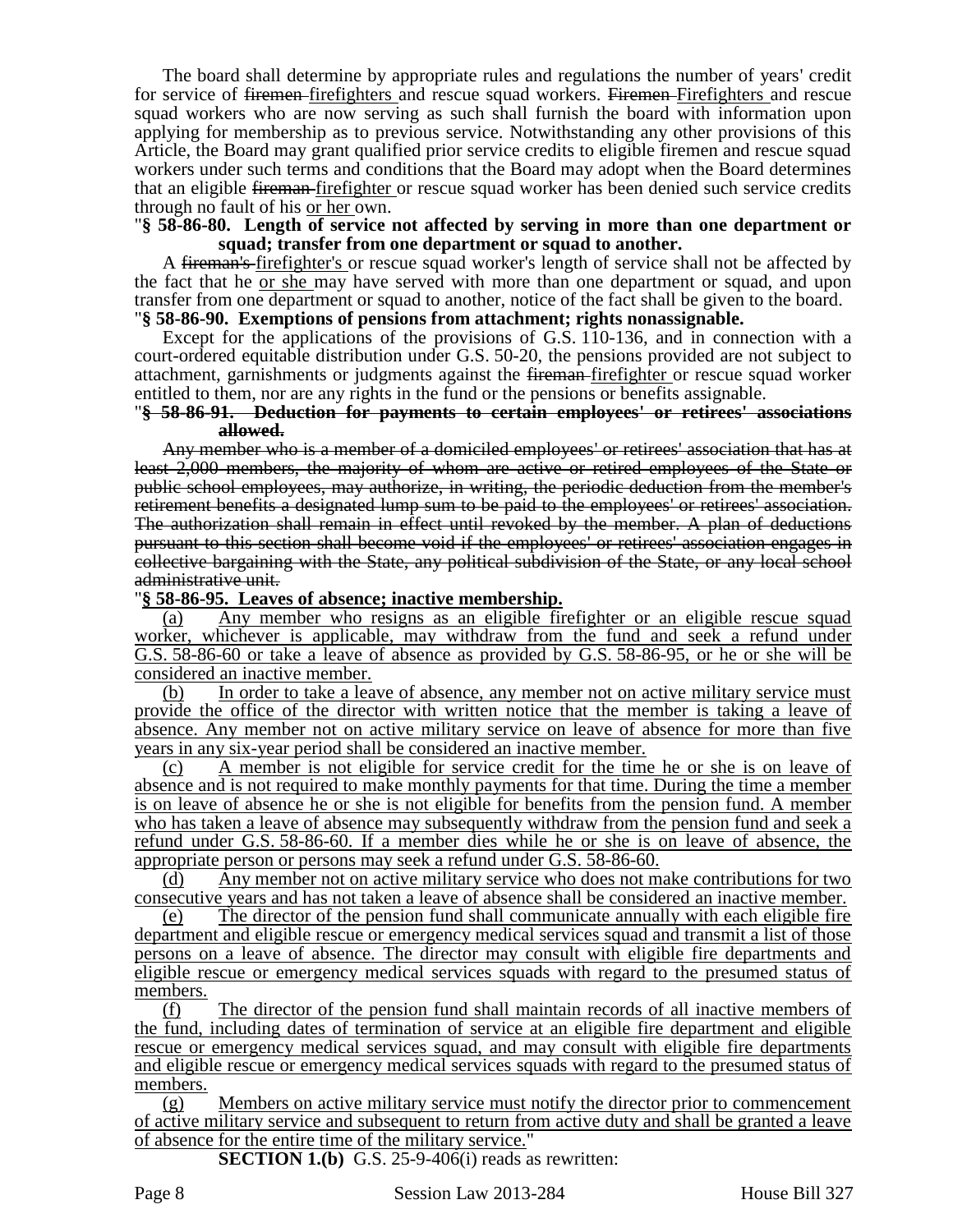"(i) Inapplicability. – This section does not apply to an assignment of a health-care-insurance receivable. Subsection (f) of this section does not apply to an assignment or transfer of, or the creation, attachment, perfection, or enforcement of a security interest in, a right the transfer of which is prohibited or restricted by any of the following statutes to the extent that the statute is inconsistent with subsection (f) of this section:

> … (4) North Carolina Firemen's Firefighters' and Rescue Squad Workers' Pension Fund (Article 86 of Chapter 58 of the General Statutes).  $\mathbf{u}$

### **SECTION 1.(c)** G.S. 25-9-408(f) reads as rewritten:

"(f) Inapplicability. – Subsection (c) of this section does not apply to an assignment or transfer of, or the creation, attachment, perfection, or enforcement of a security interest in, a right the transfer of which is prohibited or restricted by any of the following statutes to the extent that the statute is inconsistent with subsection (c) of this section: North Carolina Structured Settlement Act (Article 44B of Chapter 1 of the General Statutes); North Carolina Crime Victims Compensation Act (Chapter 15B of the General Statutes); North Carolina Consumer Finance Act (Article 15 of Chapter 53 of the General Statutes); North Carolina Firemen's Firefighters' and Rescue Squad Workers' Pension Fund (Article 86 of Chapter 58 of the General Statutes); Employment Security Law (Chapter 96 of the General Statutes); North Carolina Workers' Compensation Fund Act (Article 1 of Chapter 97 of the General Statutes); and Programs of Public Assistance (Article 2 of Chapter 108A of the General Statutes)."

**SECTION 1.(d)** G.S. 147-69.2 reads as rewritten:

### "**§ 147-69.2. Investments authorized for special funds held by State Treasurer.**

(a) This section applies to funds held by the State Treasurer to the credit of each of the following:

… (6) The Firemen's Firefighters' and Rescue Workers' Pension Fund.

… (b) It shall be the duty of the State Treasurer to invest the cash of the funds enumerated in subsection (a) of this section in excess of the amount required to meet the current needs and demands on such funds. The State Treasurer may invest the funds as provided in this subsection. If an investment was authorized by this subsection at the time the investment was made or contractually committed to be made, then none of the percentage or other limitation on investments set forth in this subsection shall be construed to require the State Treasurer to subsequently dispose of the investment or fail to honor any contractual commitments as a result of changes in market values, ratings, or other investment qualifications.

> … (8) With respect to assets of the Teachers' and State Employees' Retirement System, the Consolidated Judicial Retirement System, the Firemen's Firefighters' and Rescue Workers' Pension Fund, the Local Governmental Employees' Retirement System, the Legislative Retirement System, the North Carolina National Guard Pension Fund, and the Retiree Health Benefit Fund (hereinafter referred to collectively as the Retirement Systems), and assets invested pursuant to subdivision (b2) of this section, they may be invested in equity securities traded on a public securities exchange or market organized and regulated pursuant to the laws of the jurisdiction of such exchange or market and issued by any company incorporated or otherwise created or located within or outside the United States; provided the investments meet the conditions of this subdivision. The investments authorized for the Retirement Systems under this subdivision cannot exceed sixty-five percent (65%) of the market value of all invested assets of the Retirement Systems.

The assets authorized under this subdivision may be invested directly by the State Treasurer in any equity securities authorized by this subdivision for the primary purpose of approximating the movements of a nationally recognized and published market benchmark index. No more than one and one-half percent (1.5%) of the market value of the Retirement Systems' assets that may be invested directly under this subdivision can be invested in the stock of a single corporation, and the total number of shares in that single

House Bill 327 Session Law 2013-284 Page 9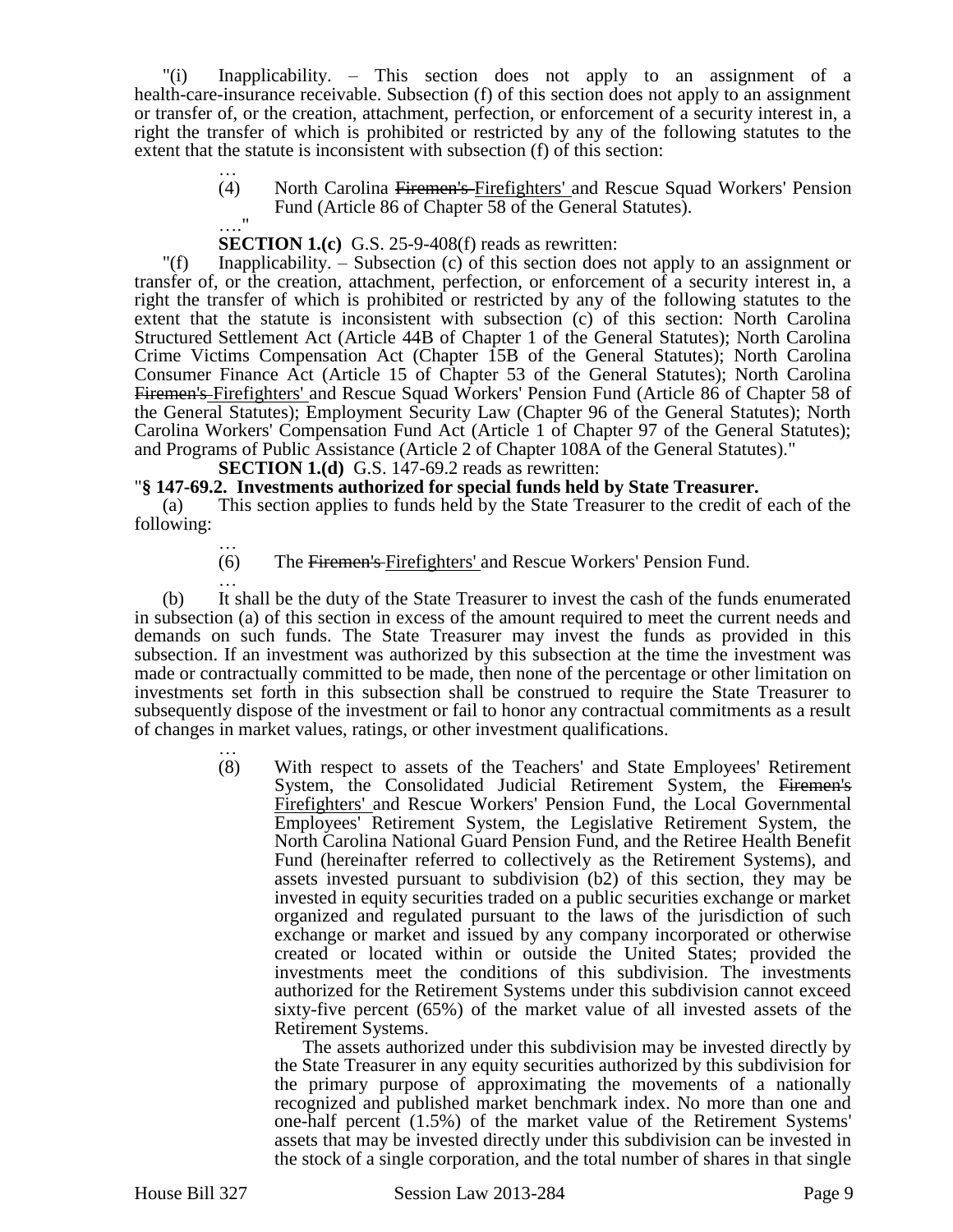corporation cannot exceed eight percent (8%) of the issued and outstanding stock of that corporation.

So long as each investment manager has assets under management of at least one hundred million dollars (\$100,000,000), the assets authorized under this subdivision may also be invested through any of the following:

- a. Investment companies registered under the Investment Company Act of 1940; individual, common, or collective trust funds of banks and trust companies; and group trusts that invest primarily in investments authorized by this subdivision.
- b. Limited partnerships, limited liability companies, or other limited liability investment vehicles that are not publicly traded and invest primarily in investments authorized by this subdivision. Investments under this sub-subdivision shall not exceed six and one-half percent (6.5%) of the market value of all invested assets of the Retirement Systems.
- c. Contractual arrangements in which investment managers have full and complete discretion and authority to invest assets specified in such contractual arrangements in investments authorized by this subdivision."

### **SECTION 1.(e)** G.S. 147-69.7(a) reads as rewritten:

"(a) The Treasurer shall discharge his or her duties with respect to the Teachers' and State Employees' Retirement System, the Consolidated Judicial Retirement System, the Firemen's Firefighters' and Rescue Squad Workers' Pension Fund, the Local Governmental Employees' Retirement System, the Legislative Retirement System, and the North Carolina National Guard Pension Fund (hereinafter referred to collectively as the Retirement Systems) as follows:

- (1) Solely in the interest of the participants and beneficiaries.
- (2) For the exclusive purpose of providing benefits to participants and beneficiaries and paying reasonable expenses of administering the Retirement Systems.
- (3) With the care, skill, and caution under the circumstances then prevailing which a prudent person acting in a like capacity and familiar with those matters would use in the conduct of an activity of like character and purpose.
- (4) Impartially, taking into account any differing interests of participants and beneficiaries.
- (5) Incurring only costs that are appropriate and reasonable.
- (6) In accordance with a good-faith interpretation of the law governing the Retirement Systems."

## **SECTION 1.(f)** G.S. 147-69.8 reads as rewritten:

## "**§ 147-69.8. Annual report on new investment authority.**

Whenever the General Assembly broadens the investment authority of the State Treasurer as to the General Fund, the Teachers' and State Employees' Retirement System, the Consolidated Judicial Retirement System, the Firemen's Firefighters' and Rescue Squad Workers' Pension Fund, the Local Governmental Employees' Retirement System, the Legislative Retirement System, the North Carolina National Guard Pension Fund, or any idle funds, the State Treasurer shall annually report in detail to the General Assembly the investments made under such new authority, including the returns on those investments, earnings, changes to value, and gains and losses in disposition of such investments. The report shall be made during the first six months of each calendar year, covering performance in the prior calendar year. As to each type of new investment authority, the report shall be made for at least four years."

**SECTION 2.(a)** Article 86 of Chapter 58 of the General Statutes is amended by adding a new section to read:

### "**§ 58-86-100. Forfeiture of retirement benefits for certain felonies that would bring disrepute on a fire department or rescue squad.**

(a) Except as provided in G.S. 58-86-95(h), the Board of Trustees shall not pay any retirement benefits or allowances, except for a return of member contributions, to any member who is convicted of any felony under federal law or the laws of this State if all of the following apply: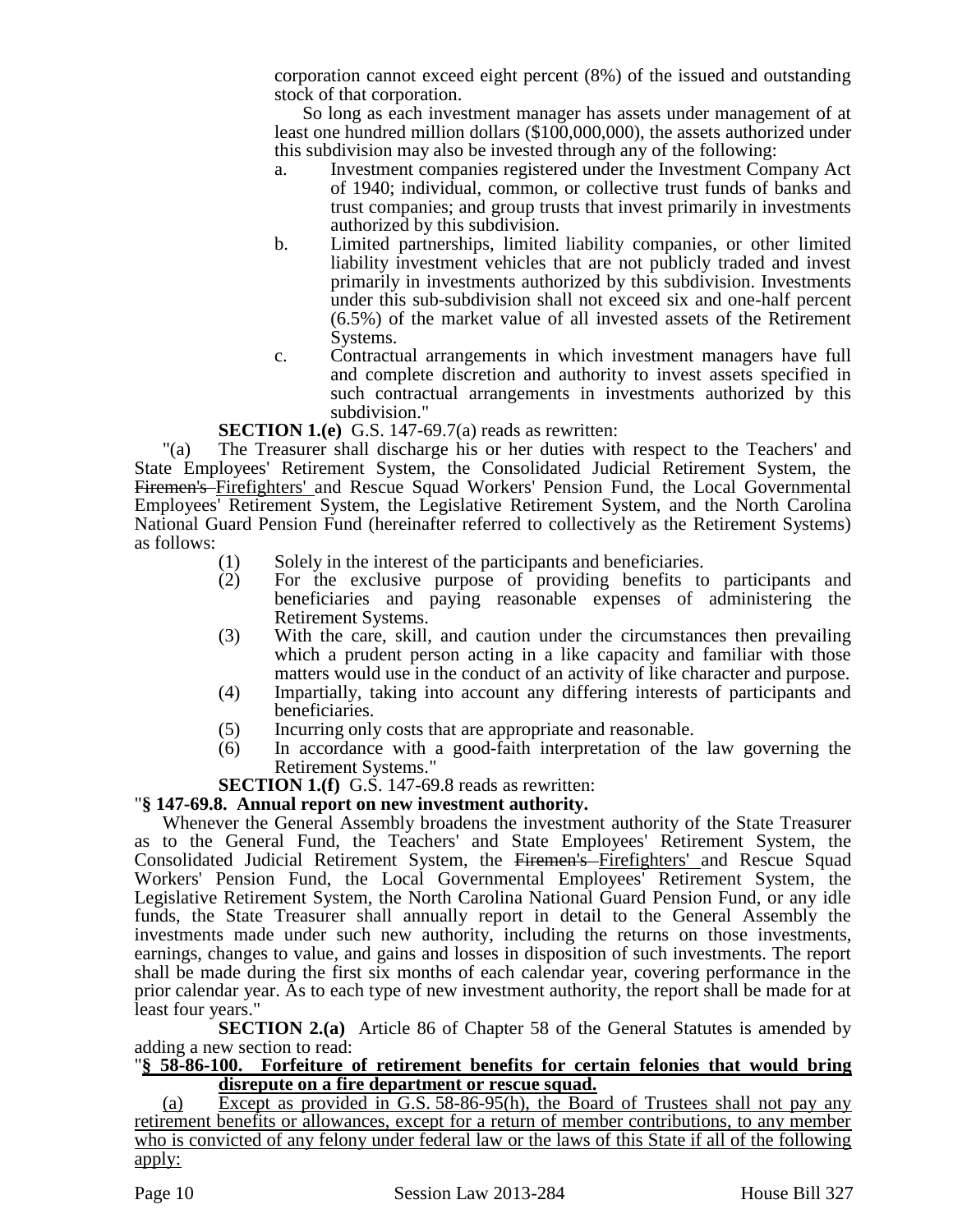- (1) The offense is committed while the member is not yet 55 years of age or has not yet received 20 years of fully credited service or while the member is 55 years of age or older and has 20 years of fully credited service but is still serving as a participant in an eligible fire department or eligible rescue squad.
- (2) The conduct resulting in the member's conviction is directly related to service as a firefighter or rescue squad worker and brings disrepute on a fire department or rescue squad.

(b) Subdivision (2) of subsection (a) of this section shall apply to felony convictions where the court finds under G.S. 15A-1340.16(d)(9a) or other applicable State or federal procedure that the offense is directly related to service as a firefighter or rescue squad worker.

(c) If a member or former member whose benefits under the System were forfeited under this section, except for the return of member contributions, subsequently receives an unconditional pardon of innocence or the conviction is vacated or set aside for any reason, then the member or former member may seek a reversal of the benefit forfeiture by presenting sufficient evidence to the State Treasurer. If the State Treasurer determines a reversal of the benefit forfeiture is appropriate, then all benefits will be restored upon repayment of all accumulated contributions. Repayment of all accumulated contributions that have been received by the individual under the forfeiture provisions of this section must be made in a total lump-sum payment. An individual receiving a reversal of benefit forfeiture must receive reinstatement of the service credit forfeited."

**SECTION 2.(b)** G.S. 15A-1340.16(d) is amended by adding a new subdivision to read:

"(9a) The defendant is a firefighter or rescue squad worker, and the offense is directly related to service as a firefighter or rescue squad worker."

**SECTION 2.(c)** G.S. 58-86-95, as enacted by Section 1 of this act, reads as rewritten:

# "**§ 58-86-95. Leaves of absence; inactive membership. membership; felony forfeiture.**

... (h) If a member who is in service and has not received 20 years of fully credited service in this System on December 1, 2013, is convicted of an offense listed in G.S. 58-86-100 for acts committed after December 1, 2013, then that member shall forfeit all benefits under this System, except for a return of member contributions. If a member who is in service and has not received 20 years of fully credited service in this System on December 1, 2013, is convicted of an offense listed in G.S. 58-86-100 for acts committed after December 1, 2013, then that member is not entitled to any fully credited service that accrued after December 1, 2013.

**SECTION 3.** Section 17 of S.L. 2012-193 reads as rewritten:

"**SECTION 17.** The State Treasurer shall negotiate a memorandum of agreement with the United States Attorneys for the Eastern, Middle, and Western Districts of North Carolina whereby the prosecutors will notify the State Treasurer of convictions under G.S. 135-18.10A(b), 128-38.4A(b), 135-75.1A(b), 120-4.33A(b),  $\frac{135-5(h)}{h}$ , and  $\frac{135-5.1(h)}{h}$ 135-5.4(h), and 58-86-100(b). 135-5.4(h)."